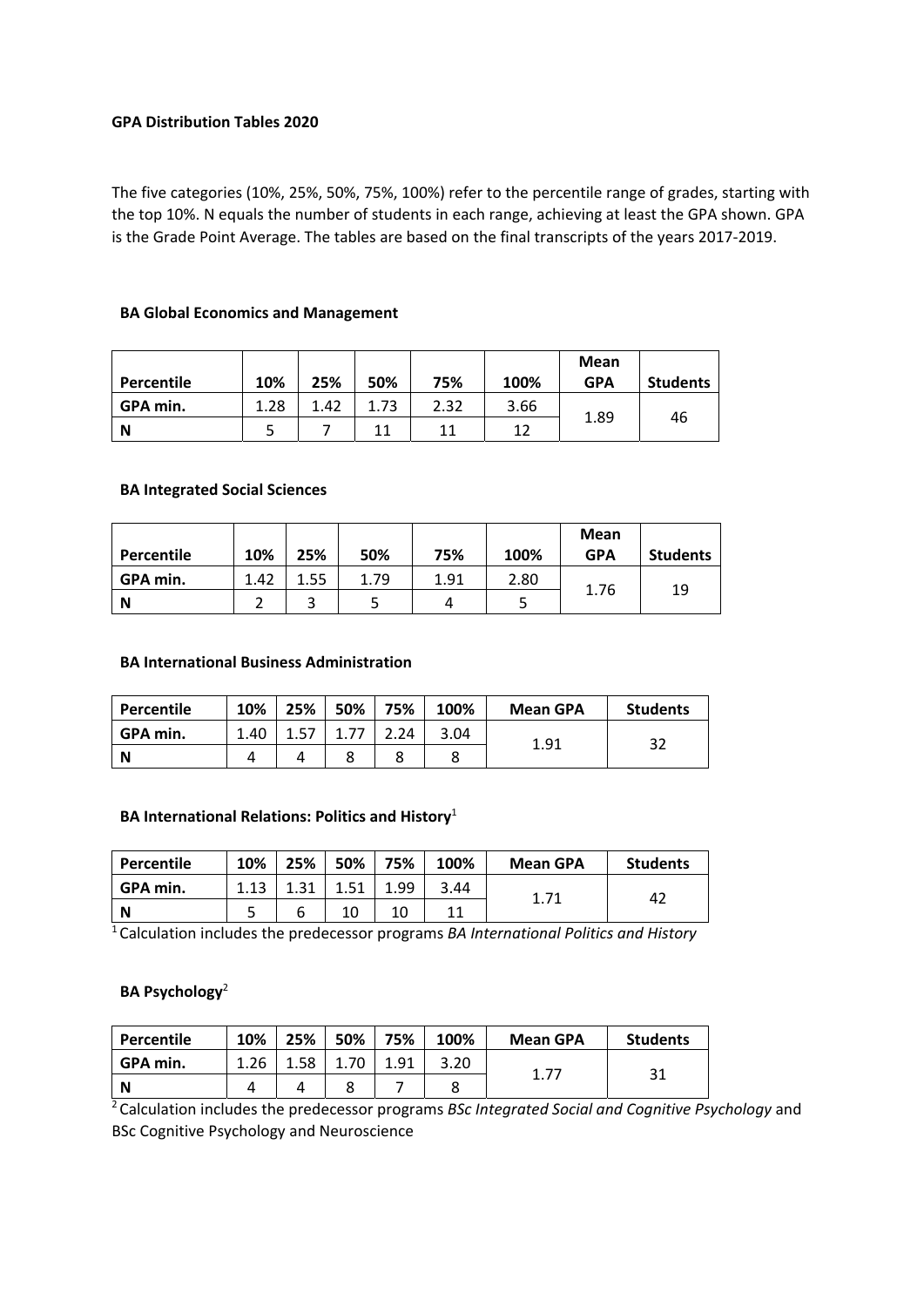#### **BSc Biochemistry and Cell Biology**

| Percentile | 10%  | 25%  | 50%  | 75% | 100% | <b>Mean GPA</b> | <b>Students</b> |
|------------|------|------|------|-----|------|-----------------|-----------------|
| GPA min.   | 1.17 | 1.36 | 1.74 |     | 3.15 | 1.78            | 57              |
| N          |      |      | 14   |     | 13   |                 |                 |

#### **BSc Chemistry**<sup>3</sup>

| Percentile | 10%  | 25%  | 50%  | 75% | 100% | <b>Mean GPA</b> | <b>Students</b> |
|------------|------|------|------|-----|------|-----------------|-----------------|
| GPA min.   | 1.46 | 1.64 | 1.86 |     | 2.85 |                 |                 |
| N          |      |      |      |     |      | 1.94            | 20              |

3 Calculation includes the predecessor program *BSc Biotechnology*

#### **BSc Computer Science**

| Percentile | 10%  | 25%  | 50% | 75%  | 100% | <b>Mean GPA</b> | <b>Students</b> |
|------------|------|------|-----|------|------|-----------------|-----------------|
| GPA min.   | 1.54 | 1.82 |     | د.83 | 3.90 |                 |                 |
| N          |      |      | 19  | 20   | 18   | 2.34            |                 |

### **BSc Earth and Environmental Sciences**<sup>4</sup>

| Percentile | 10%   | 25% | 50%  | 75% | 100% | <b>Mean GPA</b> | <b>Students</b> |
|------------|-------|-----|------|-----|------|-----------------|-----------------|
| GPA min.   | 1 7 1 |     | ⊥.86 |     | 2.85 | 1.85            |                 |
| N          |       |     |      |     |      |                 |                 |

4 Calculation includes the predecessor programs BSc *Earth and Space Sciences, BSc Integrated Environmental Studies,* and *BSc Integrated Environmental Studies & Earth and Space Sciences*

#### **BSc Electrical and Computer Engineering**

| Percentile | 10%  | 25% | 50%  | 75% | 100% | <b>Mean GPA</b> | <b>Students</b> |
|------------|------|-----|------|-----|------|-----------------|-----------------|
| GPA min.   | 1.53 |     | 2.18 | -76 | 3.67 |                 |                 |
| N          |      | ⌒   | ь    | ь   |      | 2.25            | 26              |

#### **BSc Industrial Engineering and Management**<sup>5</sup>

| Percentile | 10%  | 25%  | 50%  | 75%  | 100% | <b>Mean GPA</b> | <b>Students</b> |
|------------|------|------|------|------|------|-----------------|-----------------|
| GPA min.   | 1.47 | 1.65 | 1.99 | 2.40 | 3.22 | 2.04            |                 |
| N          | 11   |      | 24   | 23   | 24   |                 | 95              |

5 Calculation includes the predecessor programs *BS International Logistics Management and Engineering*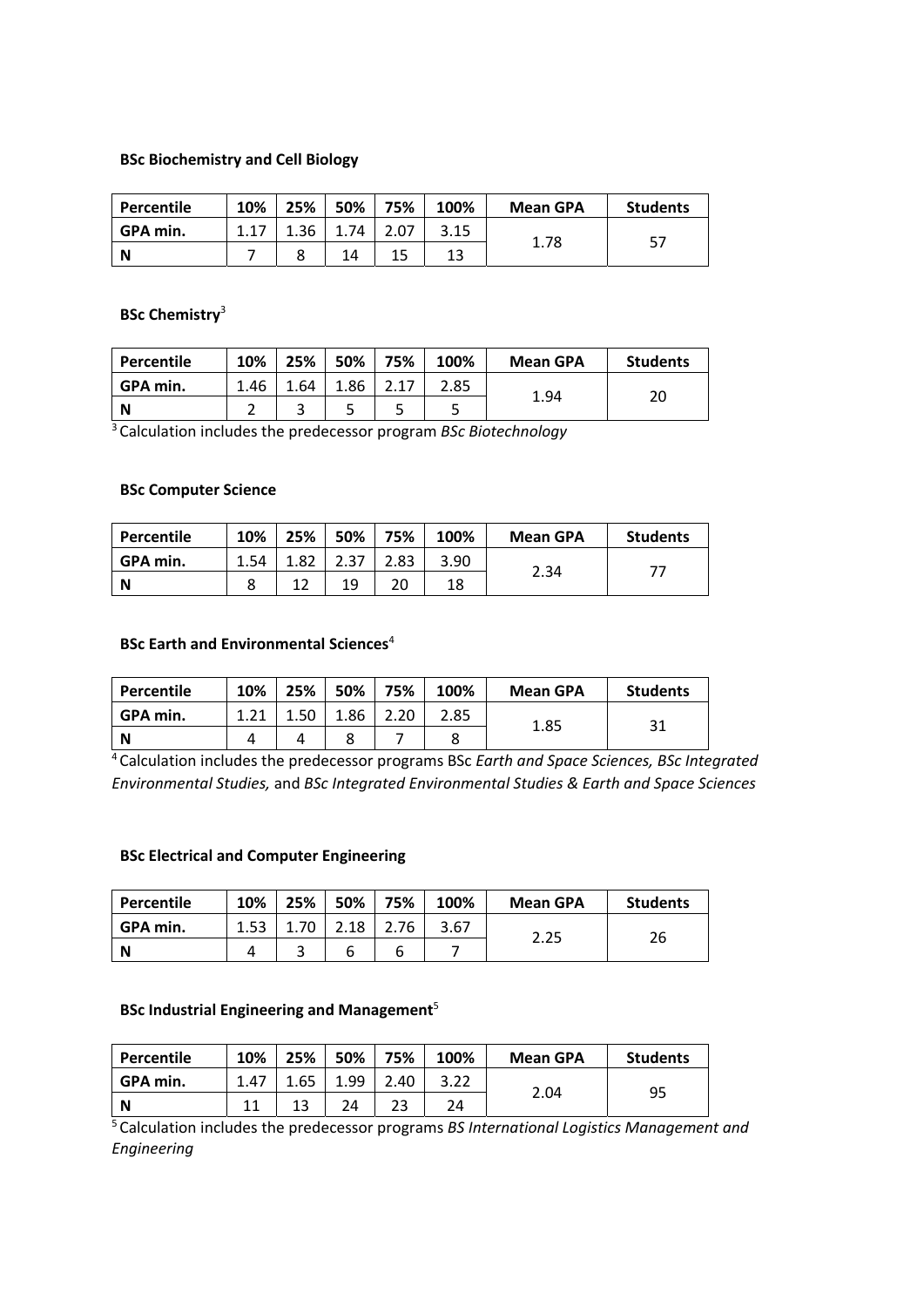# **BSc Intelligent Mobile Systems**

| Percentile | 10%  | 25% | 50% | 75%  | 100% | <b>Mean GPA</b> | <b>Students</b> |
|------------|------|-----|-----|------|------|-----------------|-----------------|
| GPA min.   | 1.57 |     | .81 | 2.86 | 3.44 |                 |                 |
| N          |      |     |     |      |      | 2.18            |                 |

#### **BSc Mathematics**

| Percentile | 10%  | 25%  | 50%  | 75%  | 100% | <b>Mean GPA</b> | <b>Students</b> |
|------------|------|------|------|------|------|-----------------|-----------------|
| GPA min.   | 1.30 | 1.52 | 1.81 | 2.23 | 3.09 | 1.93            | 20              |
| N          |      |      |      |      | 4    |                 |                 |

#### **BSc Medical Natural Sciences**

| Percentile | 10%  | 25% | 50% | 75% | 100% | <b>Mean GPA</b> | <b>Students</b> |
|------------|------|-----|-----|-----|------|-----------------|-----------------|
| GPA min.   | 1.03 | -22 | ാ   | .24 | 3.52 | 1.94            | Q               |
| N          |      |     |     | ∽   |      |                 |                 |

# **BSc Medicinal Chemistry and Chemical Biology**

| Percentile | 10%  | 25%  | 50%  | 75%  | 100% | <b>Mean GPA</b> | <b>Students</b> |
|------------|------|------|------|------|------|-----------------|-----------------|
| GPA min.   | 1.37 | 1.61 | 2.01 | 2.81 | 3.22 | 2.19            | 17              |
| N          |      |      |      |      | 4    |                 |                 |

# **BSc Physics**

| Percentile | 10%  | 25%  | 50%  | 75%  | 100% | <b>Mean GPA</b> | <b>Students</b> |
|------------|------|------|------|------|------|-----------------|-----------------|
| GPA min.   | 1.30 | 1.51 | 1.94 | 2.73 | 3.30 | 2.08            | 20              |
| <b>N</b>   |      |      |      |      |      |                 |                 |

# **MSc Computational Life Science**

| Percentile | 10%  | 25%  | 50% | 75% | 100% | <b>Mean GPA</b> | <b>Students</b> |
|------------|------|------|-----|-----|------|-----------------|-----------------|
| GPA min.   | 1.28 | 1.47 |     | .44 | 2.56 | 1.88            |                 |
| N          |      |      |     |     |      |                 |                 |

# **MSc Data Engineering**

| Percentile | 10%  | 25% | 50%  | 75%  | 100% | <b>Mean GPA</b> | <b>Students</b> |
|------------|------|-----|------|------|------|-----------------|-----------------|
| GPA min.   | 1.54 |     | 2.08 | 2.32 | 3.25 | 2.05            | 35              |
| N          |      |     | 10   |      |      |                 |                 |